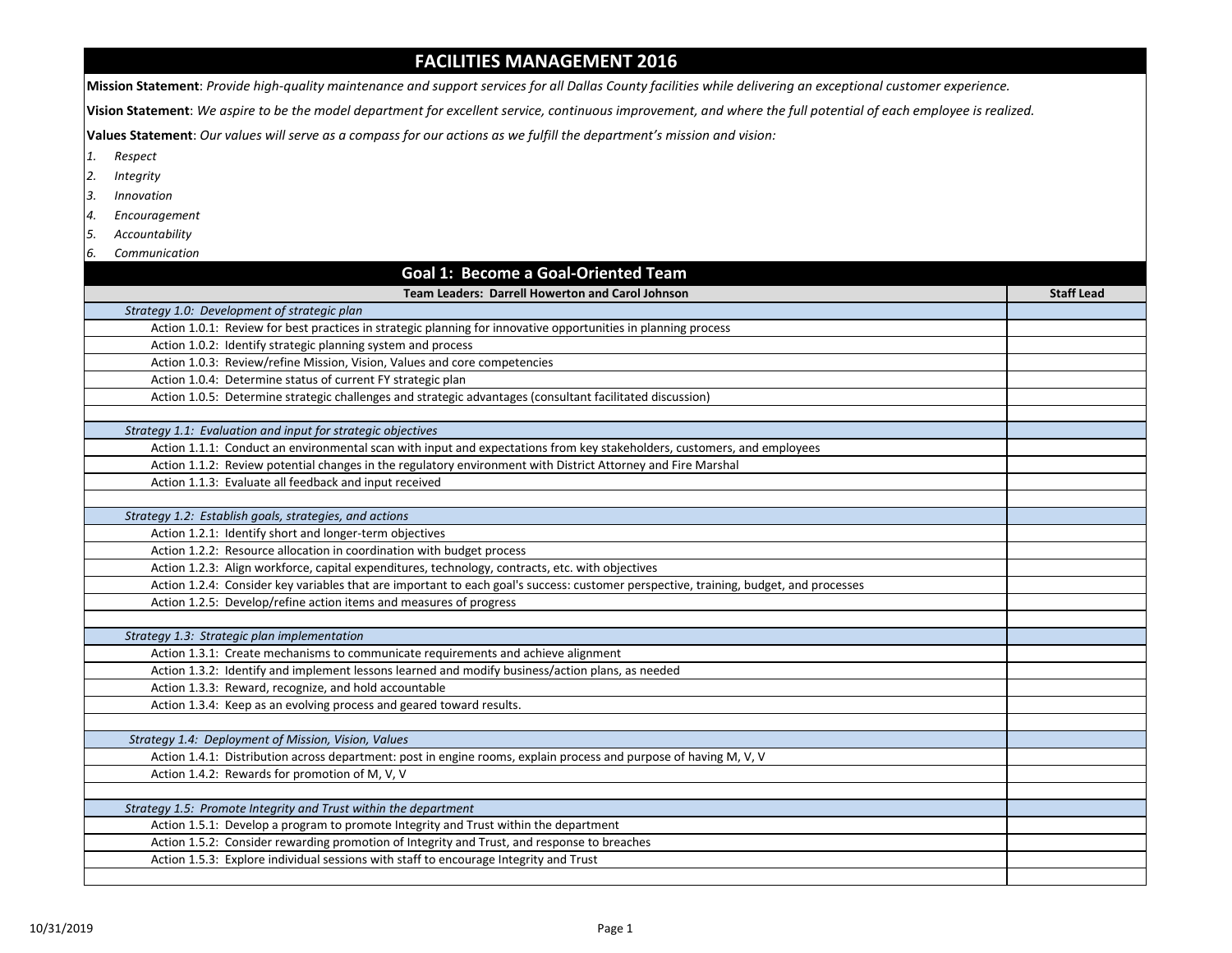| Strategy 1.6: Enhance department meeting structure                                                              |                   |
|-----------------------------------------------------------------------------------------------------------------|-------------------|
| Action 1.6.1: Develop regular division meetings by Assistant Directors                                          |                   |
| Action 1.6.2: Develop regular department meetings twice a year                                                  |                   |
| Action 1.6.3: Develop "employees spend day with managers" program                                               |                   |
| Action 1.6.4: Sr. leaders have regular skip level meetings with employees                                       |                   |
| Action 1.6.5: Host regularly scheduled employee town hall meetings                                              |                   |
|                                                                                                                 |                   |
| Goal 2: Promote Leadership, Sound Governance, and Fiscal Responsibility                                         |                   |
| Team Leaders: Robby Saye and Greg Gray                                                                          | <b>Staff Lead</b> |
| Strategy 2.0: Efficiency in fiscal management processes                                                         | Janice Rowe       |
| Action 2.0.1: Procurement practices review for efficiency opportunities, work with Purchasing and Auditor       |                   |
| Action 2.0.2: Identify and develop contracts that simplify purchasing processes (JOC, plumbing and parts, IDIQ) |                   |
| Action 2.0.3: Further consolidate purchasing and budget functions to 9th floor                                  |                   |
|                                                                                                                 |                   |
| Strategy 2.1: Partnership and outsourcing effectiveness                                                         | Ella Daniels      |
| Action 2.1.1: Specification requirements review of major contracts                                              |                   |
| Action 2.1.2: Implement formal contract management program for department contracts                             |                   |
| Action 2.1.3: Feedback from internal and external on contractor performance                                     |                   |
|                                                                                                                 |                   |
| Strategy 2.2: Promote leadership accountability                                                                 |                   |
| Action 2.2.1: Better communication from leadership team to employees                                            |                   |
| Action 2.2.2: Grading system and feedback mechanisms for management accountability                              |                   |
| Action 2.2.3: Mechanisms to apply lessons learned from feedback received from employees                         |                   |
| Action 2.2.4: Develop supervisor rotation program to enhance perspective                                        |                   |
| Action 2.2.5: Develop a management systems training program with consultant assistance                          |                   |
|                                                                                                                 |                   |
| Strategy 2.3: Administration of department issues and opportunities                                             |                   |
| Action 2.3.1: Update and communicate internal promotion processes                                               |                   |
| Action 2.3.2: Review consistency of duties for positions across the department                                  |                   |
| Action 2.3.3: Review the role of lead positions                                                                 |                   |
| Action 2.3.4: Review positions impacted by Records Complex project                                              |                   |
|                                                                                                                 |                   |
| Strategy 2.4: Develop a Capital Improvement Program                                                             |                   |
| Action 2.4.1: Perform a third party condition assessment of facilities                                          |                   |
| Action 2.4.2: Financing schedule for improvements                                                               |                   |
| Action 2.4.3: Leverage energy performance contract                                                              |                   |
| Action 2.4.4: Present annual program to Commissioners Court for FY 17                                           |                   |
|                                                                                                                 |                   |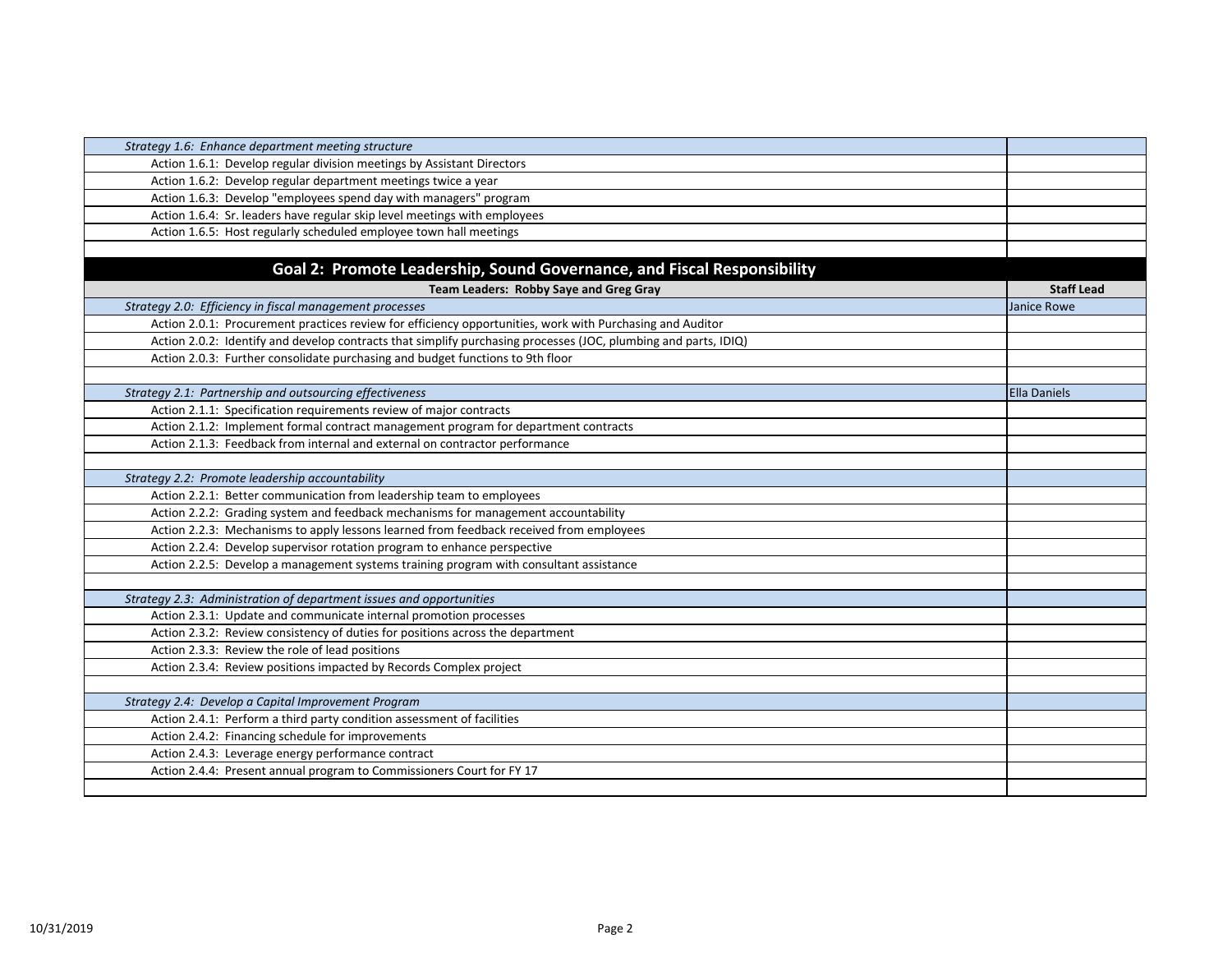| Strategy 2.5: Enhance succession planning                                                               | Consultant        |
|---------------------------------------------------------------------------------------------------------|-------------------|
| Action 2.5.1: Review employees for those eligible to retire and create matrix                           |                   |
| Action 2.5.2: Create a promotion plan program                                                           |                   |
|                                                                                                         |                   |
| <b>Goal 3: Excellence in Customer Service</b>                                                           |                   |
| Team Leaders: Wendy Aviles, Don Barron and Ella Daniels                                                 | <b>Staff Lead</b> |
| Strategy 3.0: Listening to the customer                                                                 |                   |
| Action 3.0.1: Implement regular workshops/customer council network with departments                     |                   |
|                                                                                                         |                   |
| Strategy 3.1: Ensuring customer satisfaction                                                            |                   |
| Action 3.1.1: Continue regular satisfaction surveys                                                     |                   |
| Action 3.1.2: Develop point of service surveys with the rollout of the upgraded work order system       |                   |
| Action 3.1.3: Quality assurance and spot checking after work orders                                     |                   |
|                                                                                                         |                   |
| Strategy 3.2: Relationship management                                                                   |                   |
| Action 3.2.1: Customer interaction procedures and training                                              |                   |
| Action 3.2.2: Development of complaint process                                                          |                   |
| Action 3.2.4: Development of "life of customer" training for front line employees                       |                   |
|                                                                                                         |                   |
| Strategy 3.3: Upgrade work order system and expand to all of department                                 | <b>Greg Gray</b>  |
| Action 3.3.1: Complete upgrade of FAMIS for jail facilities                                             |                   |
| Action 3.3.2: Add necessary wireless features to FAMIS and obtain tablets for a paperless pilot program |                   |
| Action 3.3.3: Rollout FAMIS to all facilities                                                           |                   |
| Action 3.3.4: Integrate budget into work order process so expenditures coordinate with work done        |                   |
| Action 3.3.5: Implement survey component to closing work orders                                         |                   |
|                                                                                                         |                   |
| Strategy 3.4: Improve effectiveness of contract custodial services                                      |                   |
| Action 3.4.1: Develop a customer friendly schedule for vacuuming                                        |                   |
| Action 3.4.2: Conduct a best practices review of janitorial inspection process                          |                   |
|                                                                                                         |                   |
| Strategy 3.5: Improve effectiveness of contract pest control in downtown facilities                     |                   |
| Action 3.5.1: Conduct a review of pest control best practices                                           |                   |
|                                                                                                         |                   |
| Strategy 3.6: Improve parking garage operations                                                         | Carolyn Thompson  |
| Action 3.6.1: Review directional signage for improvements                                               |                   |
| Action 3.6.2: Develop cleaning schedule for power washing                                               |                   |
|                                                                                                         |                   |
| Goal 4: Set the Standard for Workforce Engagement and Development                                       |                   |
| Team Leaders: Sonya Harold and Dale Lilley                                                              | <b>Staff Lead</b> |
| Strategy 4.0: Improve recruitment of employees                                                          |                   |
| Action 4.0.1: Create check and controls to ensure qualified people are hired                            |                   |
| Action 4.0.2: Improve cycle time for new hires                                                          |                   |
|                                                                                                         | Darrell           |
|                                                                                                         | Howerton/Vehicle  |
| Action 4.0.3: Review effectiveness of advertisements and outreach                                       | Signage           |
| Action 4.0.4: Approach technical schools, high schools, military, etc. for partnership opportunities    |                   |
| Action 4.0.5: Create a new employee facilities orientation                                              |                   |
|                                                                                                         |                   |
| Strategy 4.1: Ensure competitive compensation                                                           |                   |
| Action 4.1.1: Market analysis by department with North Texas competition                                |                   |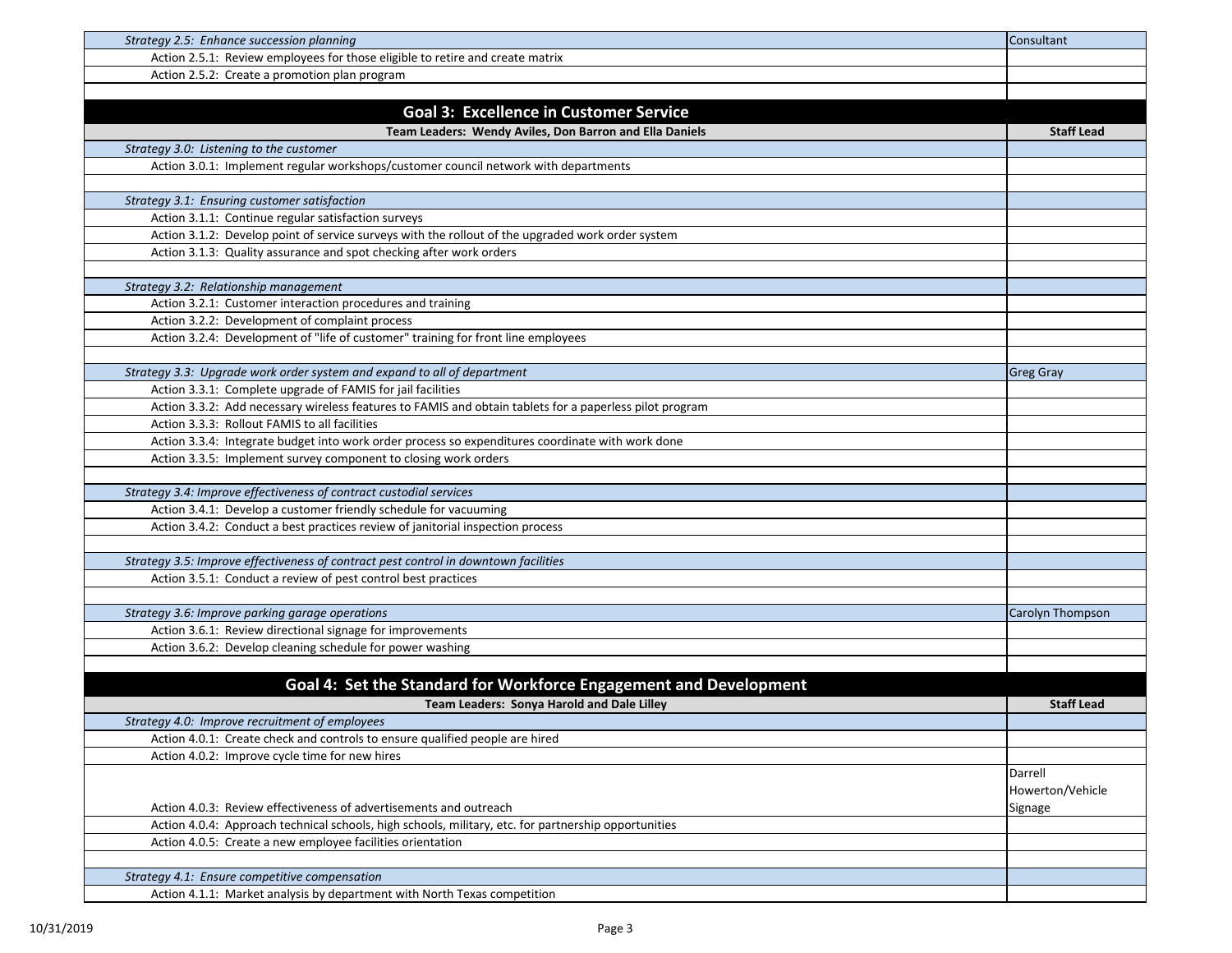| Action 4.1.2: Job review analysis and reclassifications review for needed individuals/positions                |  |
|----------------------------------------------------------------------------------------------------------------|--|
| Action 4.1.3: Shift pay implementation                                                                         |  |
|                                                                                                                |  |
| Strategy 4.2: Enhance performance appraisal system                                                             |  |
| Action 4.2.1: Review programs for best practices and encourage good performance and address performance issues |  |
|                                                                                                                |  |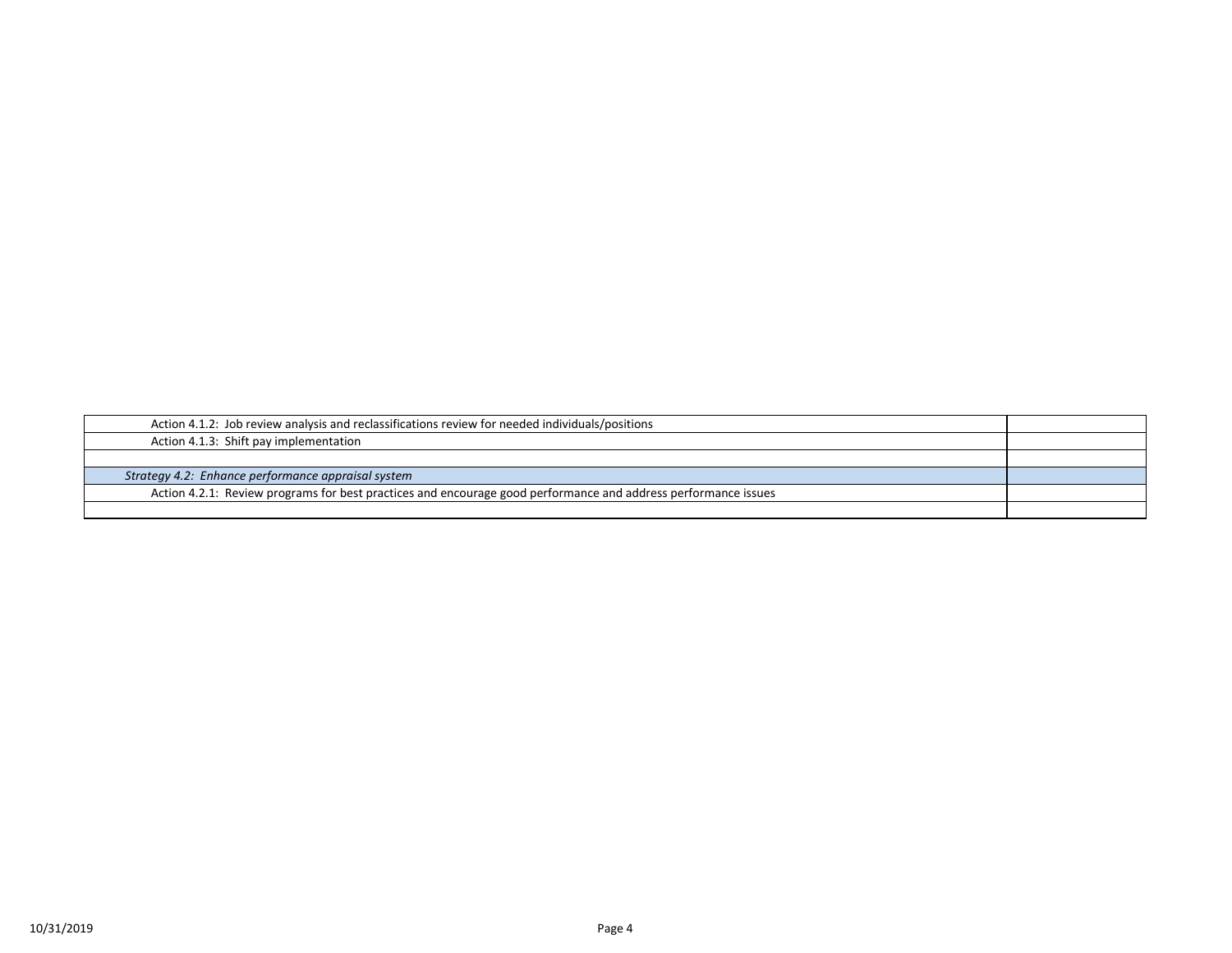| Strategy 4.3: Sustain and enhance recognition programs                                                                        | <b>Wendy Aviles</b>         |
|-------------------------------------------------------------------------------------------------------------------------------|-----------------------------|
| Action 4.3.1: Annual selection of an employee council                                                                         |                             |
| Action 4.3.2: Establish a DDA account to fund program                                                                         |                             |
| Action 4.3.3: Create an "accident free" recognition                                                                           |                             |
| Action 4.3.4: Create a positive attendance incentive                                                                          |                             |
| Action 4.3.5: Find opportunities to praise employees in public                                                                |                             |
|                                                                                                                               |                             |
| Strategy 4.4: Create learning and development opportunities                                                                   |                             |
| Action 4.4.1: Create standardized training program for professional growth                                                    |                             |
| Action 4.4.2: Make core county policies (harassment, sensitivity, etc.) mandatory training                                    |                             |
| Action 4.4.3: Effectively communicate training opportunities to staff                                                         |                             |
| Action 4.4.4: Employee reimbursement for certifications and trainings                                                         |                             |
|                                                                                                                               |                             |
| Strategy 4.5: Enhance communication and transparency with the department                                                      |                             |
| Action 4.5.1: Formulate plan to communicate with and engage the entire workforce                                              |                             |
| Action 4.5.2: Communicate purpose, roles and responsibilities                                                                 |                             |
| Action 4.5.3: Encourage two-way communication between management and employees                                                |                             |
| Action 4.5.4: Use of various communication mediums for consistent outreach: email, bulletin boards, verbal; department events |                             |
| Action 4.5.5: Analysis of current communication methods (push pull review)                                                    |                             |
| Action 4.5.6: Regular email informationals                                                                                    |                             |
| Action 4.5.7: Develop/deploy onsite visits informationals                                                                     |                             |
| Action 4.5.8: Formal policy and procedures manual, available for employees                                                    |                             |
| Action 4.5.9: Communicate key department decisions to employees                                                               |                             |
|                                                                                                                               |                             |
|                                                                                                                               |                             |
| <b>Goal 5: Ensure High Performing Operations</b>                                                                              |                             |
|                                                                                                                               |                             |
| Team Leaders: Joe Flores, Charles Edwards and Kumar Pilla                                                                     | <b>Staff Lead</b>           |
| Strategy 5.0: Promoting organizational excellence                                                                             |                             |
| Action 5.0.1: Implement a management framework for department                                                                 |                             |
| Action 5.0.2: Utilize Scorecard system                                                                                        |                             |
|                                                                                                                               |                             |
| Strategy 5.1: Process improvement                                                                                             |                             |
| Action 5.1.1: Mapping of 2 major department processes                                                                         |                             |
| Action 5.1.2: Best practices review of the 2 processes                                                                        |                             |
| Action 5.1.3: Use of comparative data (ICMA, IFMA) for department operations                                                  |                             |
| Action 5.1.4: Train and engage staff in Lean and Six Sigma                                                                    |                             |
|                                                                                                                               |                             |
| Strategy 5.2: Standard operating procedures and measurements                                                                  |                             |
| Action 5.2.1: Identify several major processes and document procedures for standardization                                    |                             |
| Action 5.2.2: Explore use of ISO for pilot implementation                                                                     |                             |
| Action 5.2.3: Establishment of key performance indicators for 2 major processes                                               |                             |
| Action 5.2.4: KPI training for employees                                                                                      |                             |
|                                                                                                                               |                             |
| Strategy 5.3: Capacity for innovation                                                                                         | Committee                   |
| Action 5.3.1: Continue a staff best practices committee                                                                       |                             |
| Action 5.3.2: Review latest technology for opportunities                                                                      |                             |
| Action 5.3.3: Form a roundtable with other county facility departments                                                        |                             |
| Action 5.3.4: Initiate and host a Quality Innovation Competition                                                              |                             |
|                                                                                                                               |                             |
| Strategy 5.4: Accountable key management                                                                                      | <b>Billy Robbins-Jackie</b> |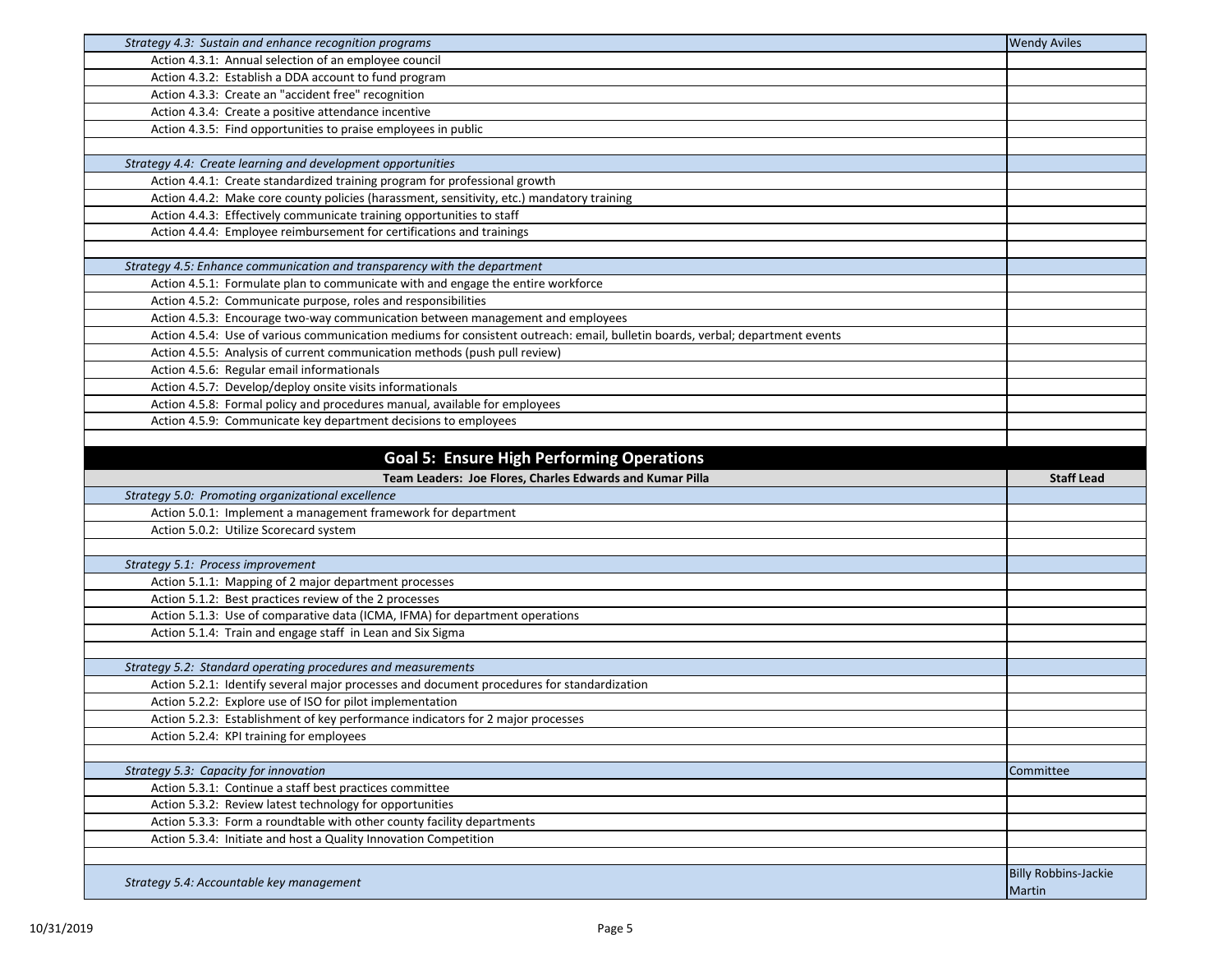| Action 5.4.1.<br>1.1: Develop policy and processes for issuance of keys |  |
|-------------------------------------------------------------------------|--|
| Action 5.4.2: Develop professional inventory system for keys            |  |
|                                                                         |  |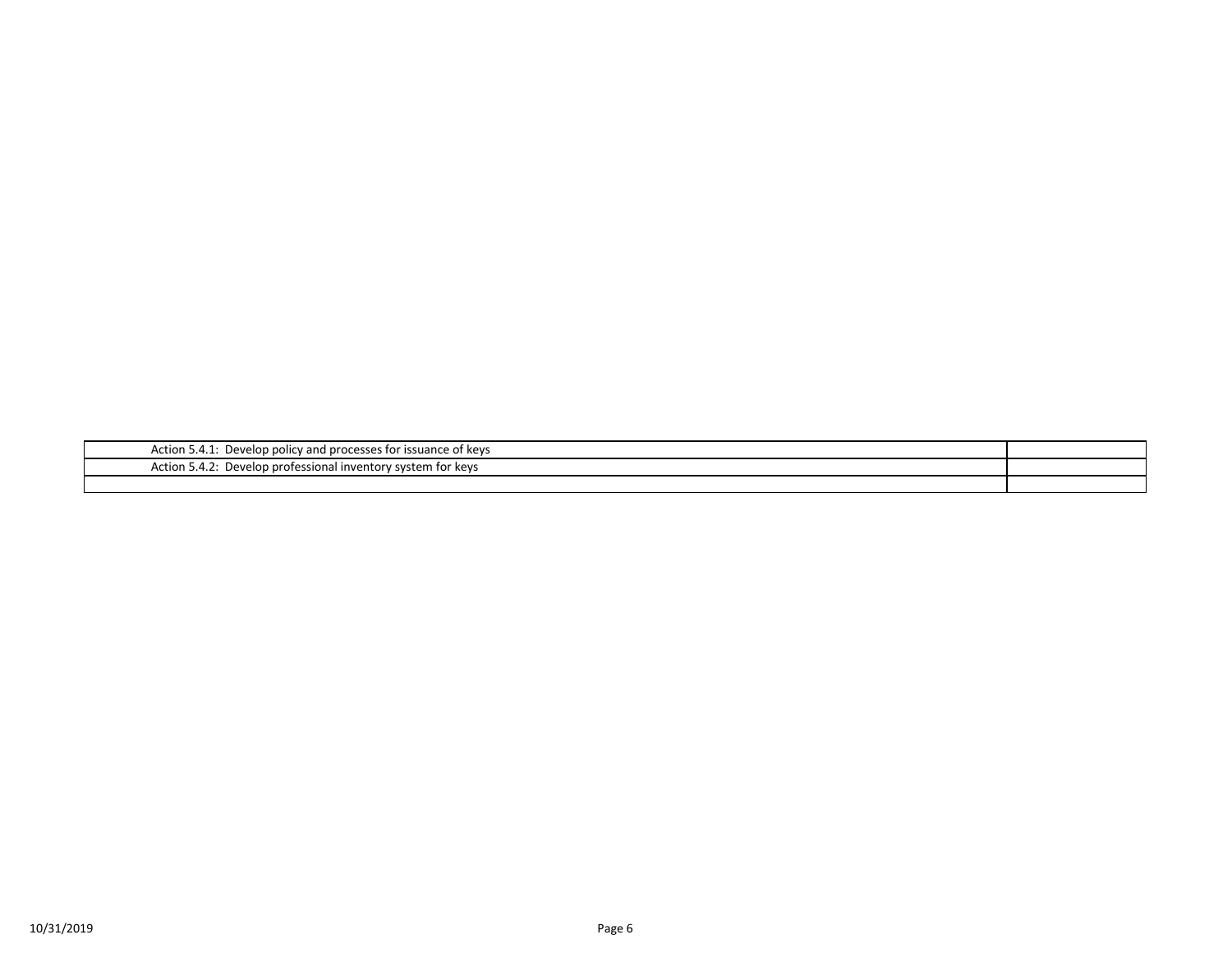| Strategy 5.5: Vehicle needs assessment                                                                                          |                       |
|---------------------------------------------------------------------------------------------------------------------------------|-----------------------|
| Action 5.5.1: Logical distribution of vehicles to location and personnel policy                                                 |                       |
| Action 5.5.2: Ensure transport means are available when needed                                                                  |                       |
|                                                                                                                                 |                       |
| Strategy 5.6: Personnel assessment for department                                                                               |                       |
| Action 5.6.1: Annually review the square footage per employee standard for maintenance, custodial, etc.                         |                       |
| Action 5.6.2: Review disbursement of personnel throughout department, compare to standards, and allocate staff accordingly      |                       |
| Action 5.6.3: Perform a shift schedule best practices review                                                                    |                       |
| Action 5.6.4: On-call supervisor schedule review                                                                                |                       |
|                                                                                                                                 |                       |
| Strategy 5.7: Environmental stewardship                                                                                         | Johnny Austin         |
| Action 5.7.1: Review programs to increase recycling opportunities                                                               |                       |
| Action 5.7.2: Outreach to educate on energy conservation on initiatives                                                         |                       |
| Action 5.7.3: Continue to enhance infrastructure to promote energy conservation                                                 |                       |
|                                                                                                                                 |                       |
|                                                                                                                                 | Michael Harris-Greg   |
| Strategy 5.8: Equipment inventory and replacement schedule                                                                      | Gray                  |
| Action 5.8.1: Inventory and assessment of current equipment in use and possession                                               |                       |
| Action 5.8.2: Develop system for tracking assets                                                                                |                       |
| Action 5.8.3: Develop replacement schedule                                                                                      |                       |
|                                                                                                                                 |                       |
|                                                                                                                                 | Michael Harris-Greg   |
| Strategy 5.9: Inventory and parts supply review                                                                                 | Gray                  |
| Action 5.9.1: Review process and procedures                                                                                     |                       |
| Action 5.9.2: Conduct a best practices review                                                                                   |                       |
| Action 5.9.3: Review personnel and technology needed for optimal processes                                                      |                       |
|                                                                                                                                 |                       |
| Strategy 5.10: Establish a preventative maintenance program                                                                     | Dario Guana-Greg Gray |
| Action 5.10.1: Develop schedule within FAMIS                                                                                    |                       |
| Action 5.10.2: Ensure accountability and reliability of program                                                                 |                       |
|                                                                                                                                 |                       |
| Strategy5.11: Development of a Master Facilities Plan                                                                           | Kumar/C.Thompson      |
| Action 5.11: Contract with firm to assist with process                                                                          |                       |
|                                                                                                                                 |                       |
| Strategy 5.12: Enhance space utilization of County facilities                                                                   | Carolyn Thompson      |
| Action 5.12.1: Review and analysis of current space allocation throughout the County                                            |                       |
| Action 5.12.2: Review and update County space standards and application of metrics                                              |                       |
| Action 5.12.3: Implement a workplace strategies review and pilot improvement/modernization project                              |                       |
|                                                                                                                                 |                       |
|                                                                                                                                 |                       |
|                                                                                                                                 |                       |
|                                                                                                                                 |                       |
| Goal 6: Ensure Workplace Safety and Emergency Preparedness                                                                      |                       |
|                                                                                                                                 |                       |
| <b>Team Leaders: Daniel Cherry and David Sullins</b>                                                                            | <b>Staff Lead</b>     |
| Strategy 6.0: Effective emergency preparedness                                                                                  |                       |
| Action 6.0.1: Develop a response plan                                                                                           |                       |
| Action 6.0.2: Ensure necessary resources to accomplish plan                                                                     |                       |
|                                                                                                                                 |                       |
| Action 6.0.3: Communications and readily available information for staff                                                        |                       |
| Action 6.0.4: Develop training exercise drills to ready staff for emergency events<br>Action 6.0.5: Develop ADA evacuation plan |                       |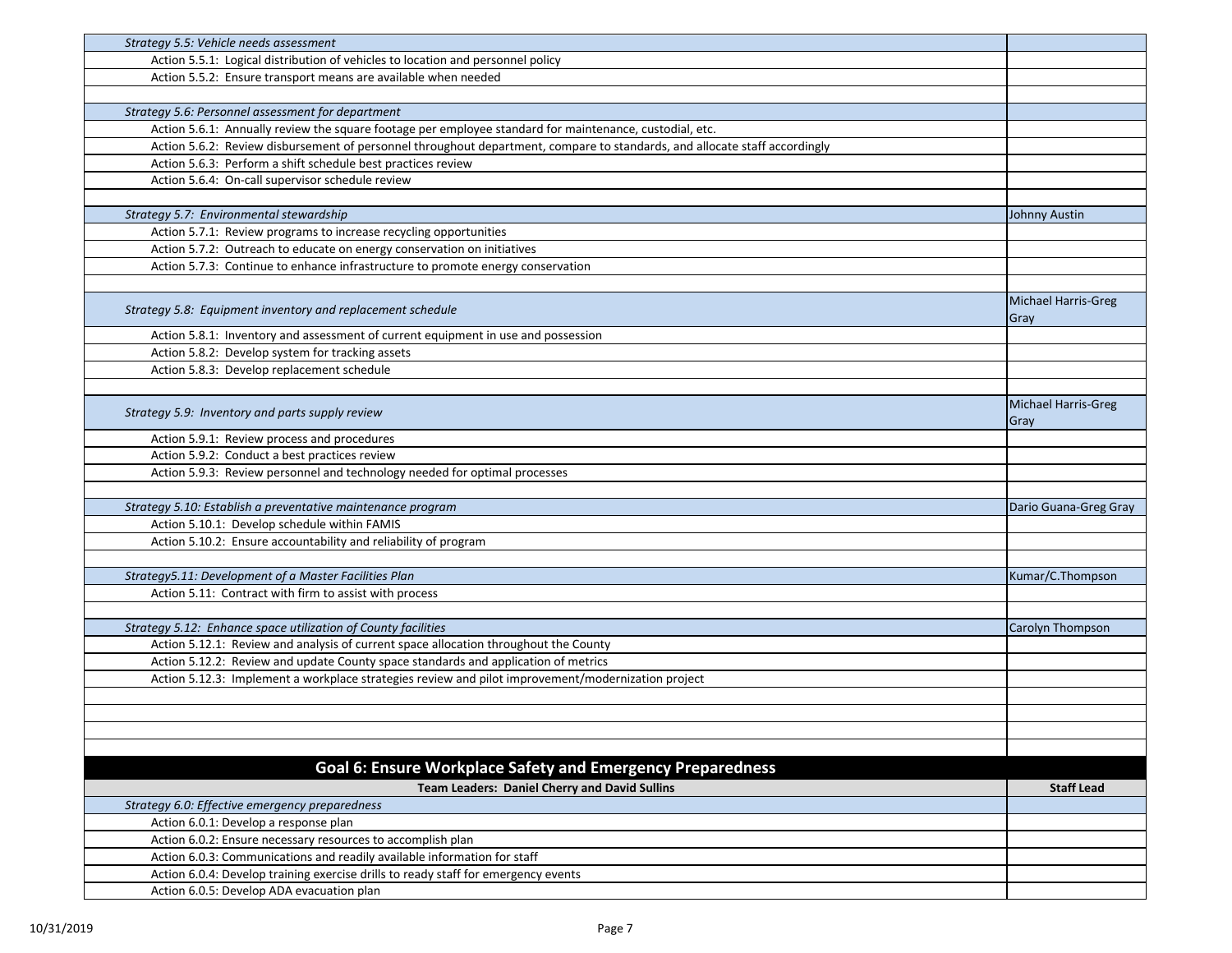| Strategy 6.1: Enhance the workplace safety program                                                         | <b>Fil Briones</b>     |
|------------------------------------------------------------------------------------------------------------|------------------------|
| Action 6.1.1: Enhance safety compliance reviews for engine rooms                                           |                        |
| Action 6.1.2: Training requirements for employees                                                          |                        |
| Action 6.1.3: Ensure first aid, defibrillators, etc. are accessible and employees are trained in their use |                        |
|                                                                                                            |                        |
| Strategy 6.2: Develop program to address ADA issues                                                        | <b>Chuck Schneider</b> |
| Action 6.2.1: Formation of ADA Advisory Committee                                                          |                        |
| Action 6.2.2: Set program goals to remedy issues around the County                                         |                        |
|                                                                                                            |                        |
| Strategy 6.3: Develop a storage tank program                                                               |                        |
| Action 6.3.1: Develop management plan                                                                      |                        |
| Action 6.3.2: Develop training, inspections, and a replacement program                                     |                        |
|                                                                                                            |                        |
| Strategy 6.4: Expand quality control to all facilities                                                     | <b>Gary Paschell</b>   |
| Action 6.4.1: Develop a pilot program for public facilities                                                |                        |
|                                                                                                            |                        |
|                                                                                                            |                        |